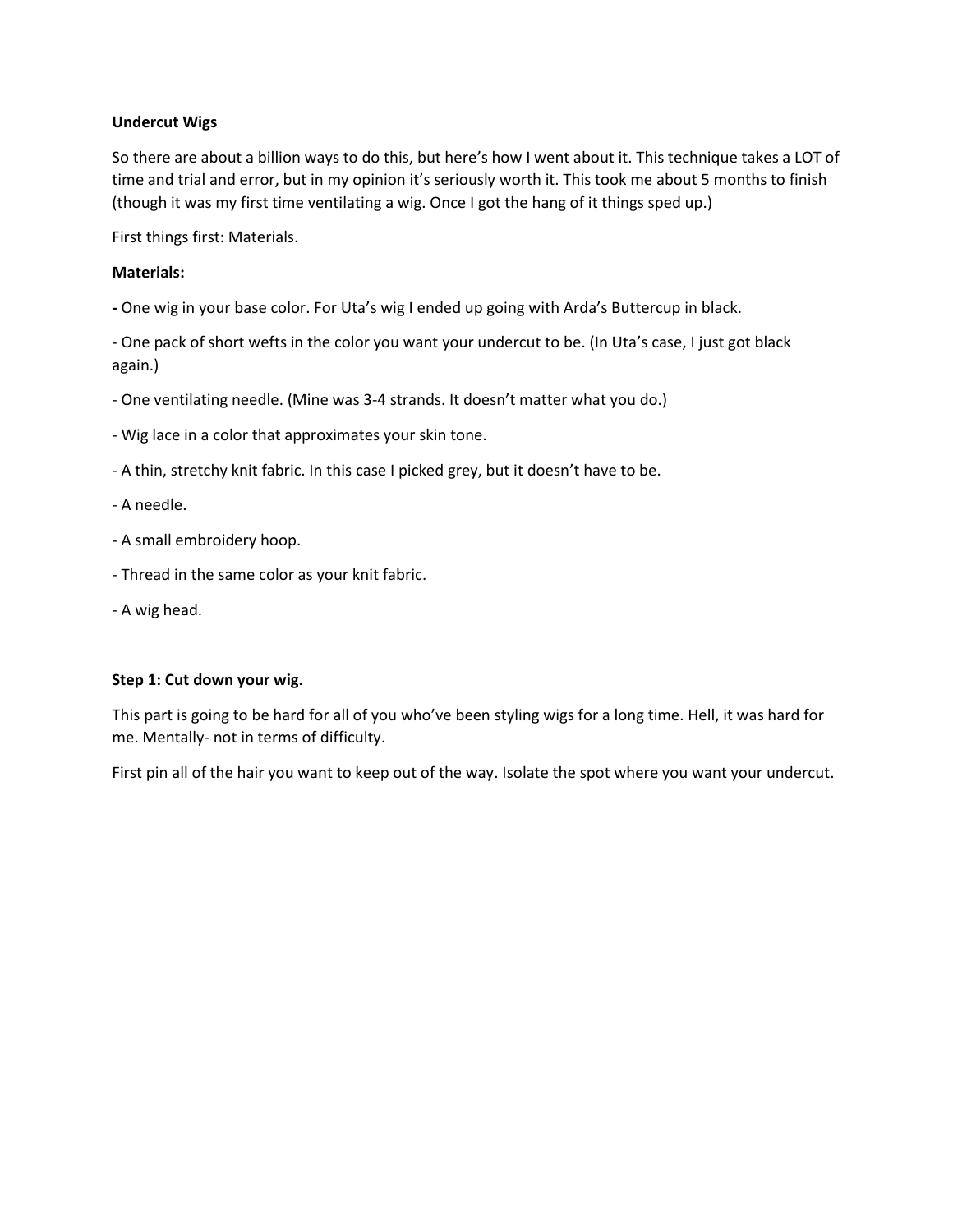

Now's the unpleasant part. Cut that shit down to the wefts.



**Step 2: Creating the "scalp" of your undercut.** 

Now, we don't want those ugly wefts showing through our wig lace when we've got that all prepared. So what we're going to do is cover it up. It's best if you can do this directly on someone's head, or on a wig head that is as close to the size of your head as possible.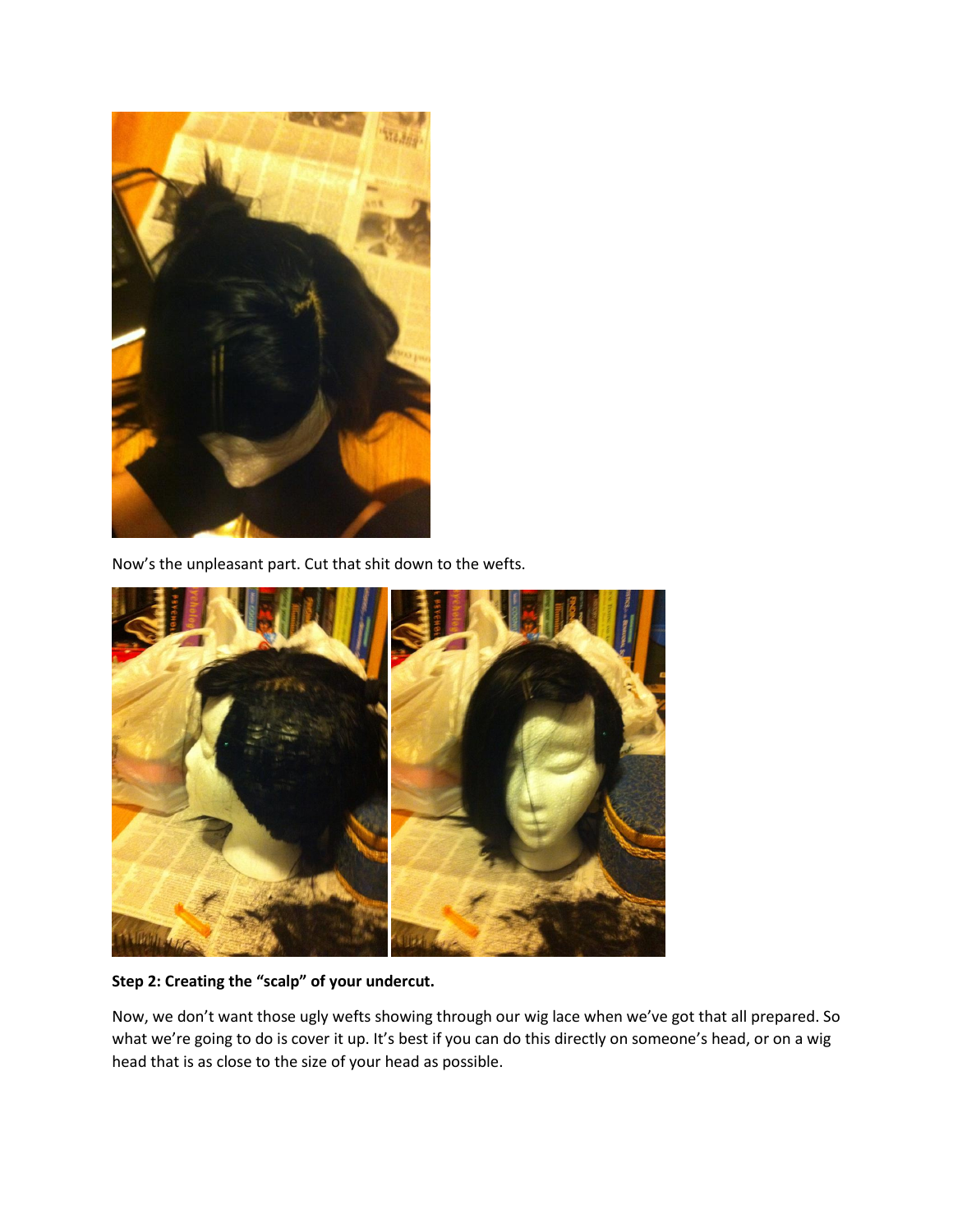Cut out a piece of your knit fabric, and then sew it on to the side of the wig. Tuck the edges under before you sew it down. We don't want any ugly edges showing. Make sure to cover all the edges of your wig base as you go, and that you're covering the entire area of your undercut! I found it easiest to do this through draping. (But again- be careful that your wig head isn't too small!)



You should stretch it as tightly as you can. We don't want any wrinkles showing when it's on your head. It's supposed to be your skin after all!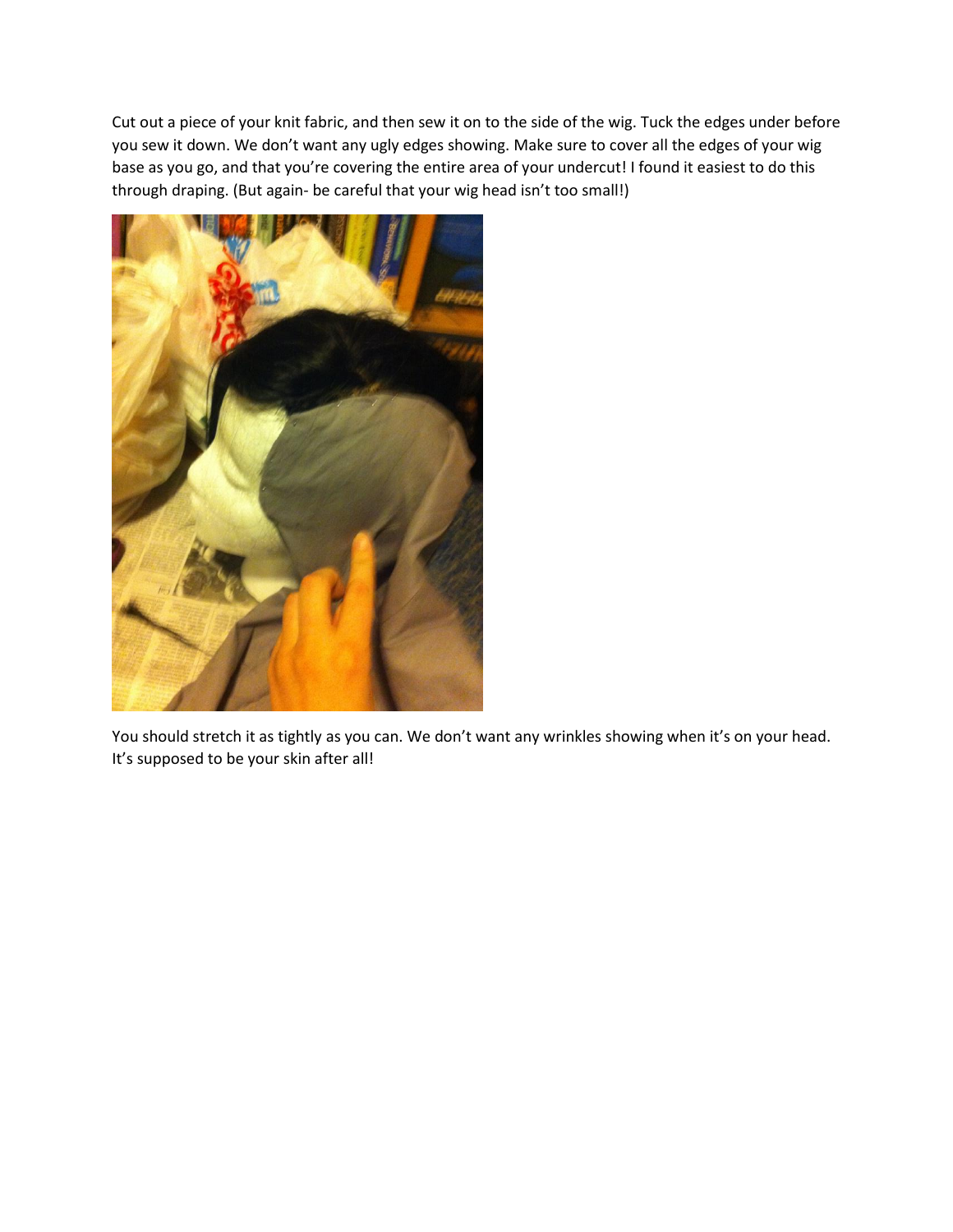

### **Step 3: Getting hair for your buzz cut.**

Here's the part that takes a super long time.

We're going to cut out a piece of wig lace that is several inches larger than the area of your uncercut on every side. Like before, make sure it's the area of the undercut WHILE YOU ARE WEARING THE WIG. This is super important in this stage, because your wig lace does not stretch like your knit. It may tear if you make it too small!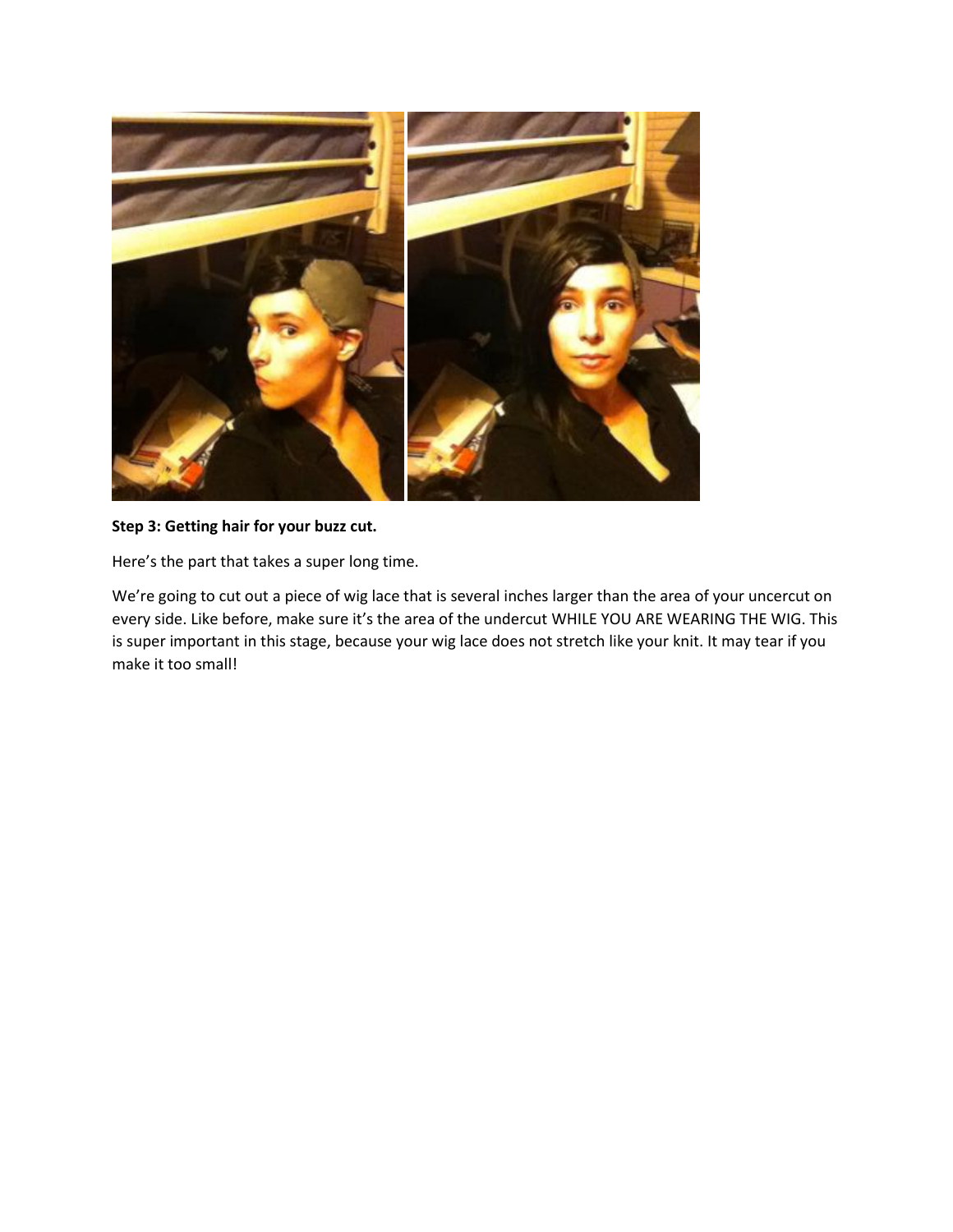

You can also do the next part by buyin[g lace squares](https://www.arda-wigs.com/collections/classic-accessories/products/lace-square?variant=27837424966) from Arda, but they might not be big enough or nearly as cost-effective. (But if you're in a hurry they're a great option.)

But if you're doing a piece as big as I did, it's probably best to just… Slap that piece of wig lace in your small embroidery hoop and start ventilating the hell outta it!



… And ventilating…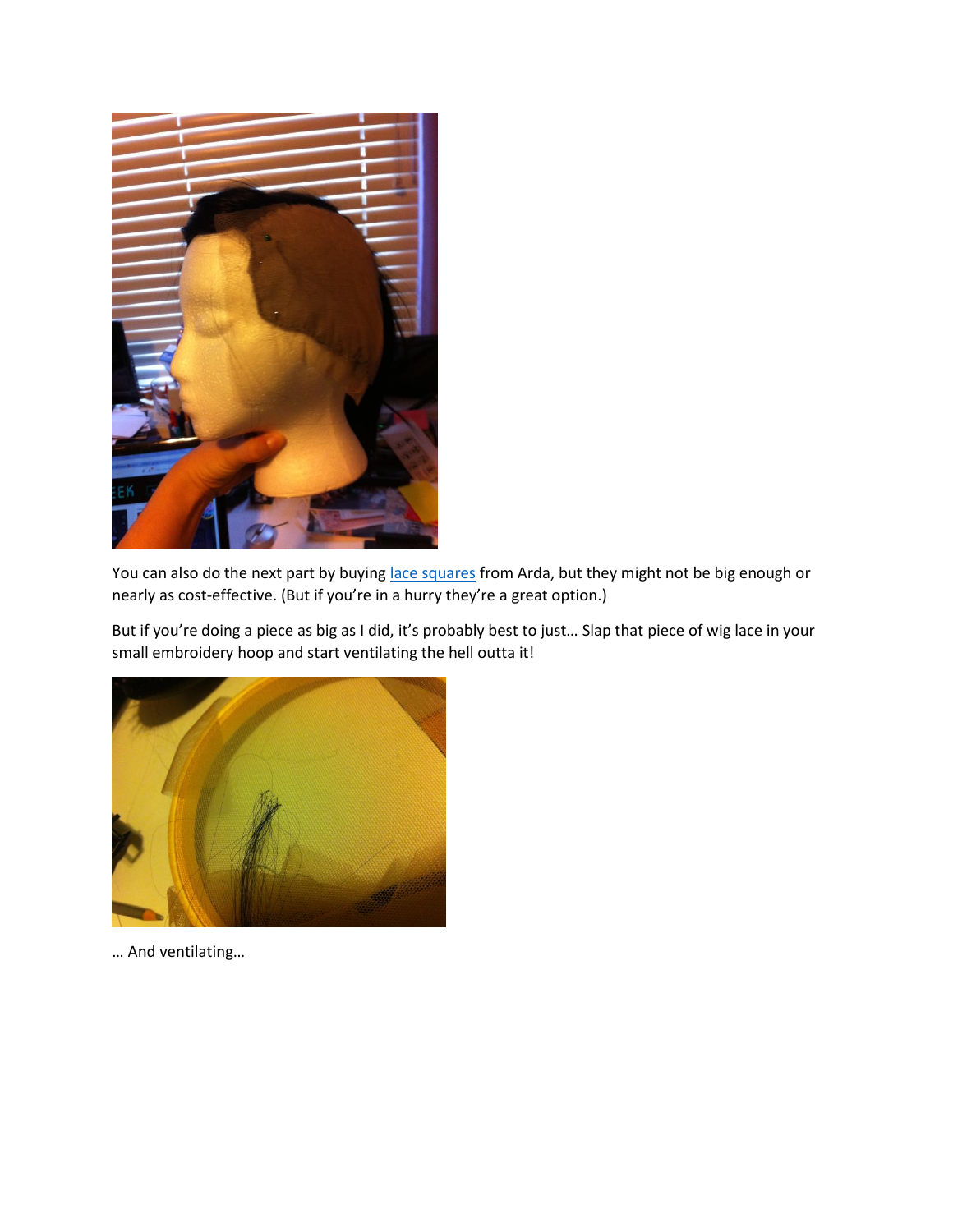

And ventilating….



AND VENTILATING- oh thank goodness we're done.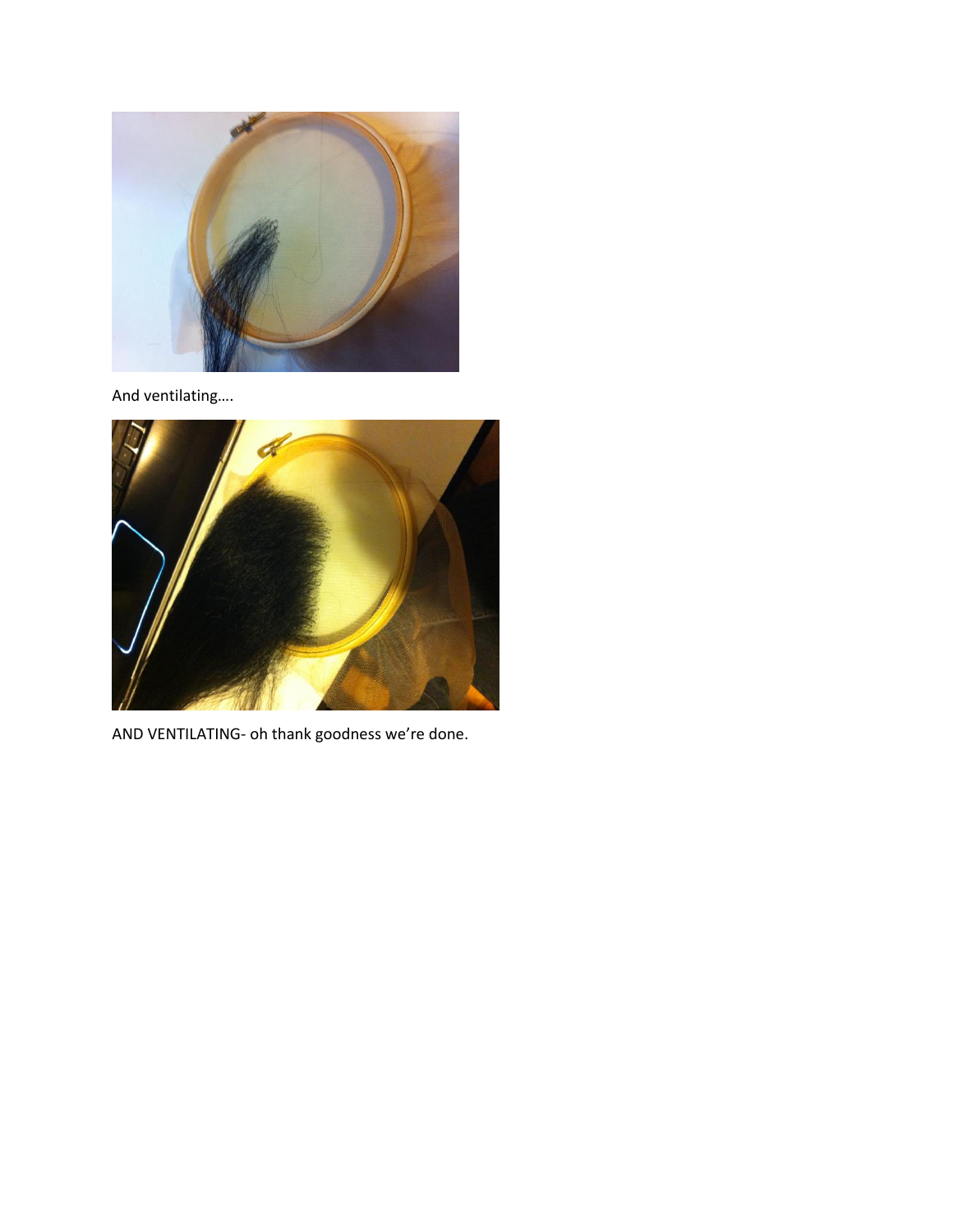

# **Step 5: Actually doing the buzz cut.**

Now pin that shit onto your wig over your knit. Make sure the wig lace covers all of the knit. Here's the trick: You want to pin down the bottom of the lace while it's on something the same size of your head and actually on your head. Like before, the knit will stretch. Your wig lace will not. We definitely don't want to tear that patch of hair we worked so long to create!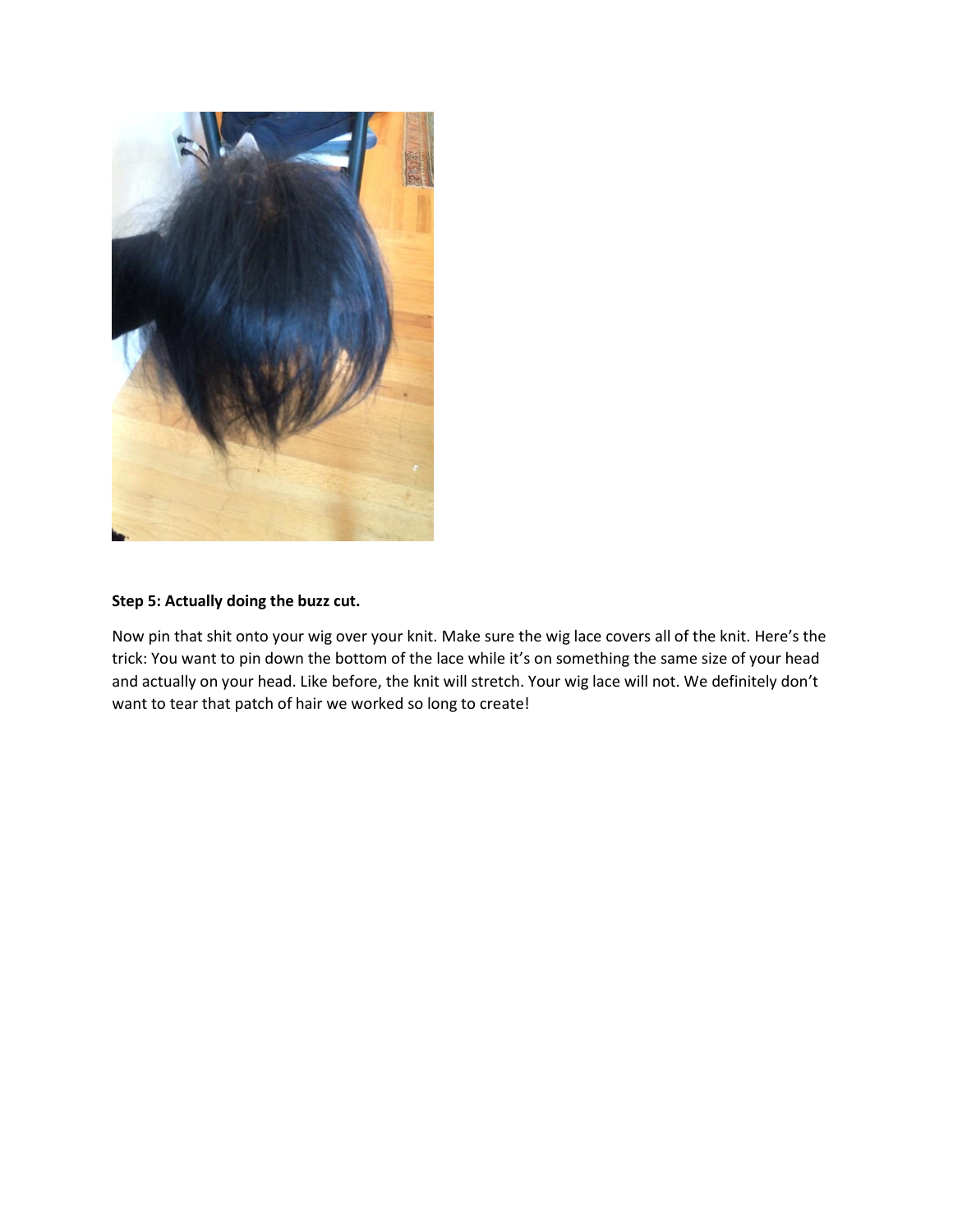

Now sew that in place! You don't have to tuck the edges of this under. In fact, it's good to let it go a little past the hairline of the wig to make the transition from skin to buzz cut look more "natural." (Like with a ventilated hairline.)

And now… We cut! It won't look pretty at first, but keep at it until you've hit your desired length.



And… Ta-da!